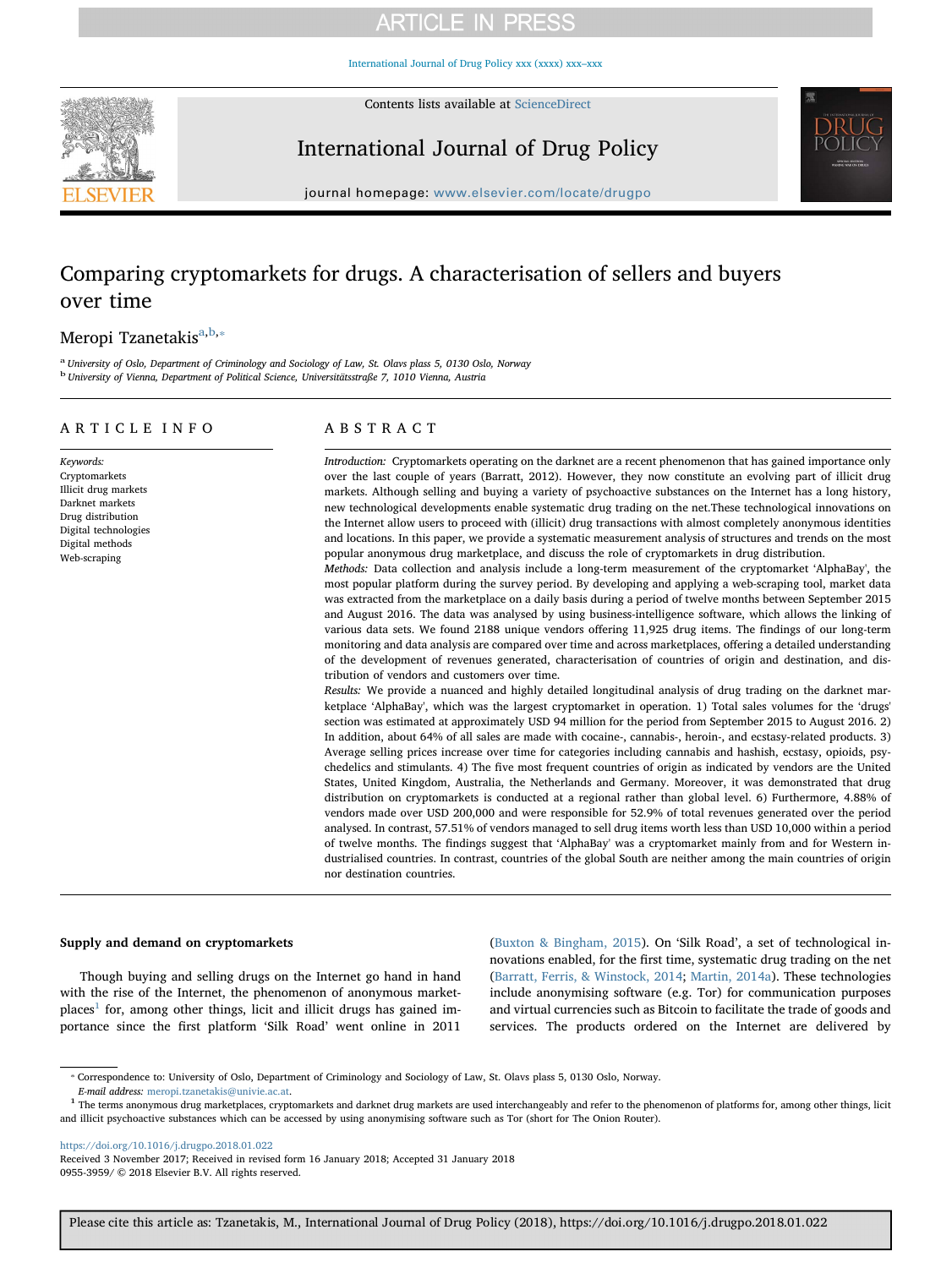traditional postal services without their knowledge. By combining these technologies, illicit drug transactions proceed without any face-to-face meeting, and identities and locations remain anonymous. Thus, while cryptomarkets are easily accessible for users, they are very difficult for law enforcement agencies to shut down. In this regard, the technological innovation used on anonymous online drugs platforms can be seen as a trade-off between "possibility of freedom and necessity of control" (Jasanoff[, 2004: 14](#page-10-1)).

Irrespective of current drug policy, internet technology facilitates an increasing global availability of a wide range of both controlled and new psychoactive substances ([Trautmann, 2013](#page-10-2)). Moreover, supply and demand serve to self-regulate through informal social norms, conventions, values, and cultural beliefs, which have fuelled the growth of a global drug market on an unprecedented scale. User-friendly interfaces and features offered on drug platforms are similar to those provided by e-commerce companies on the World Wide Web, such as customer feedback systems that allow customers to rate sellers and review products. At the same time, customer feedback helps to build trust between sellers and buyers that do not know each other [\(Bakken, Møller, &](#page-9-2) [Sandberg, 2017](#page-9-2); [Tzanetakis, Kamphausen, Werse, & von Laufenberg,](#page-10-3) [2016\)](#page-10-3). Furthermore, different payment systems are offered on these anonymous platforms which allow for dispute resolution, e.g., by a third party (such as the moderators), in case of conflict ([Tzanetakis,](#page-10-4) [2015\)](#page-10-4).

The original platform 'Silk Road' had a monopoly position offering a wide range of psychoactive substances by vendors for selling, but also pornographic material, and false documents like fake ID cards and driving licenses ([Christin, 2013\)](#page-9-3). At the beginning weapons were traded as well, though these were later moved to a separate platform. Since 'Silk Road' started operating in 2011, the majority of anonymous drug marketplaces have strictly rejected the use of the platforms for exchanging pornographic content involving children ([Martin, 2014a](#page-10-0)). 'Silk Road' attracted a lot of attention from the media, government authorities and law enforcement, as well as the increased interest of scholars, which persisted when the platform was shut down by the FBI in 2013. Since then, numerous new platforms have opened, some closing voluntarily and others being taken down by law enforcement or ceasing operation after having scammed the sellers and customers ([Tzanetakis & Stöver, in press\)](#page-10-5). As of October 2017, almost two dozen platforms of varying sizes and feature sets are online [\(Darknet Stats,](#page-9-4) [2017\)](#page-9-4). Customers can choose between various marketplaces and vendors, indicating a high level of competition between vendors and between platforms.

In a qualitative study, [Van Hout and Bingham \(2013a\)](#page-10-6) explore purchasing practices, experiences and motives of users of the initial market 'Silk Road' and found that the relationship between vendors and customers is shaped by trust and professionalism. In a visual and narrative analysis of users' motives, Van [Hout and Bingham \(2013b\)](#page-10-7) conclude that the majority of users are male, have a history of drug use ranging from 18 months to 25 years, and are in professional employment or tertiary education. Moreover, [Barratt et al. \(2014\)](#page-9-1) who conducted the first anonymous online survey among 9470 users from English-speaking countries found that drug purchases were made on 'Silk Road' because it offered a wider range of drugs, better quality and greater convenience than was usually available offline. [Bancroft and](#page-9-5) [Reid \(2016\)](#page-9-5) use discussions on a market forum and qualitative interviews to explore how drug quality is assessed by its users and how experiences of purity, dosing, effects and vendors are systematically shared. In contrast, [Caudevilla et al. \(2016\)](#page-9-6) reported on the content and purity of drugs based on 219 samples tested in a laboratory. They found that 91.3% of the test results matched the advertised substance online and most samples were of high purity. [Barratt and Maddox \(2016\)](#page-9-7) conducted digital ethnography to describe how the consumption behaviour of users changed due to the high availability of drugs on the darknet. Participants described a peak of drug consumption in the initial months of using 'Silk Road' and no longer needing to hoard drugs

### M. Tzanetakis *International Journal of Drug Policy xxx (xxxx) xxx–xxx*

due to the high availability of drugs on cryptomarkets, which helped some to moderate their drug use. In addition, [Martin \(2014b\)](#page-10-8) was the first to discuss the possibility of cryptomarkets reducing violence. In an international survey, [Barratt, Ferris, and Winstock \(2016\)](#page-9-8) found that cryptomarkets may reduce drug market-related violence compared to face-to-face drug buying.

Moreover, a qualitative study exploring vendors' accounts of 'Silk Road 1′ concluded that sellers adopted a professional approach to running their businesses on the marketplace, providing quality service to maximise their profits, advertising of quality products, professional communication and regular forum activity, competitive pricing, good stealth techniques, speedy dispatch of slightly overweight products, and efforts to avoid customer disputes [\(Van Hout & Bingham, 2014\)](#page-10-9). By using larger datasets, [Décary-Hétu, Paquet-Clouston, and Aldridge](#page-9-9) [\(2016\)](#page-9-9) demonstrate that the majority of vendors on 'Silk Road 1′ were willing to take the risk of shipping drugs internationally. The recent scholarship demonstrate the relevance of cryptomarkets by contributing to an overview of supply and demand on anonymous online markets.

In contrast to material drug markets, cryptomarkets allow the collection and analysis of 'publicly available' market data regarding revenues generated, drug listings offered, quantities, self-reported countries of origin and destination countries, and distribution of average price. Only these data are available on cryptomarkets because the physical identities and locations of the participants involved in trading are concealed by technological means. However, this novel possibility for conducting measurement analyses has been taken up by some scholars including [Aldridge and Décary-Hétu, 2014](#page-9-10) Décary-Hétu (2014,2016, [Christin](#page-9-3) (2013), Cunliff[e, Martin, Décary-Hétu, and](#page-9-11) [Aldridge \(2017\),](#page-9-11) [Demant, Munksgaard, and Houborg \(2016\)](#page-10-10), [Kruithof](#page-10-11) [et al. \(2016\)](#page-10-11), [Soska and Christin \(2015\).](#page-10-12)

While most scholarly contributions provide data on the initial marketplace 'Silk Road' [\(Aldridge & Décary-Hétu, 2016;](#page-9-12) [Christin, 2013](#page-9-3); [Soska & Christin, 2015\)](#page-10-12), which was in operation between 2011 and 2013, this paper will present more recent drug market trends by conducting a long term measurement analysis on the cryptomarket 'AlphaBay' between September 2015 and August 2016. The paper aims to (1) provide a systematic measurement and analysis of patterns and trends of online drug marketplaces; (2) compare drug-related activities on the platform 'AlphaBay' across various marketplaces and over time; and (3) discusses the role of online drug markets in drug distribution.

The remainder of the paper is organized as follows. Following an introduction into the novel phenomenon and a review of literature regarding supply and demand on cryptomarkets, the measurement methodology is discussed in Section "Measurement methodology". Section "Characterising the cryptomarket 'AlphaBay' and comparing markets over time" presents the findings of our long-term study on 'AlphaBay' and subsequently compares them over time and with findings of previous studies. Finally, Section "Conclusion" discusses limitations and provides a synthesis of key points, including open questions for further empirical research.

## Measurement methodology

This section describes how data from the cryptomarket 'AlphaBay' was gathered and analysed. The platform 'AlphaBay' offered various psychoactive substances among other goods and services and has been operating as an anonymous marketplace between December 2014 and July 2017, which made it one of the longest running darknet drug markets [\(Europol, 2017](#page-10-13); [Gwern, 2017\)](#page-10-14). In July 2017, 'AlphaBay' as well as a platform called 'Hansa Market' were taken down by a coordinated operation of multinational law enforcement agencies on various continents [\(Europol, 2017](#page-10-13)). 'AlphaBay', a screenshot of which is given in [Fig.](#page-2-0) 1, was chosen for analysis as it was claimed to be the most popular active market at the time of data collection [\(Deepdotweb, 2015\)](#page-9-13). In addition, the marketplace offered all transaction mechanisms available,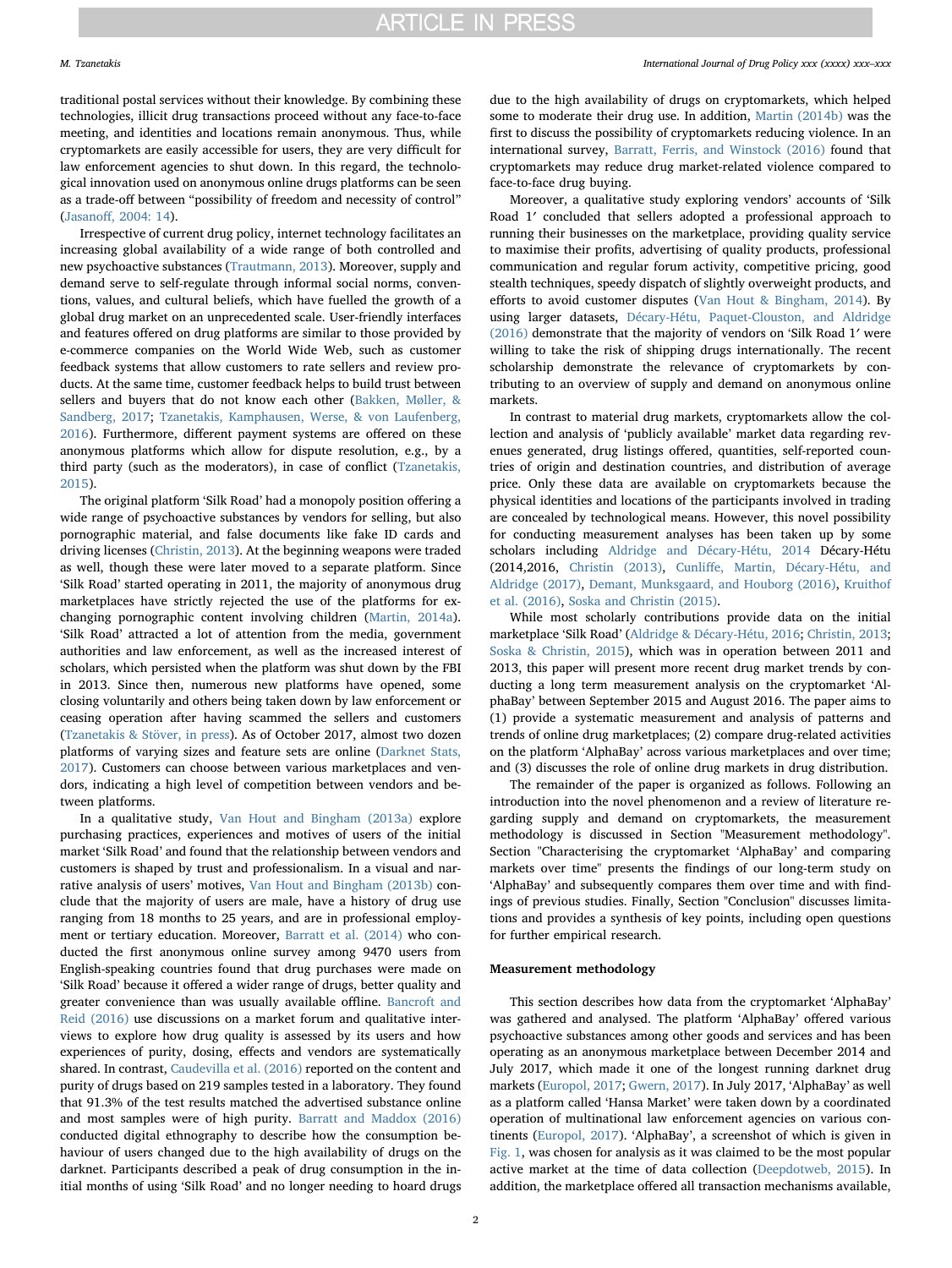### <span id="page-2-0"></span>M. Tzanetakis *International Journal of Drug Policy xxx (xxxx) xxx–xxx*



Fig. 1. Front page of the cryptomarket 'AlphaBay' offering, among other products and services, licit and illicit drugs.

including multi-signature transactions, finalize early for verified vendors, and the centralized escrow system [\(Tzanetakis et al., 2016](#page-10-3)).

Data collection was made by developing, adapting and applying a web-scraping tool, which enabled the automated extraction of data from 'AlphaBay'. Web-scraping is a method that uses software to extract information from a web page designed for a user, which is saved in a file for further processing [\(Poynter, 2010](#page-10-15)). Before performing the webscrapings, $^2$  $^2$  we manually created a free account on 'AlphaBay' and inspected the structure of the cryptomarket.

Following this, the web-scraping tool enabled us to automate the extraction of data, which was determined prior. The screen scraping included data like drug category, vendor pseudonym, payment method, drug listing, date, pricing information, country/region of origin, destination country/region, customer feedback, quantity, and unit. However, non-drug listings were not included in the extraction of market data. The process of performing a scrape continued with the listings page of each drug category, including the vendor's pages as well as the feedback section. The tool generated the URLs automatically, scraped the URLs and stored them as CSV (short for comma-separated values) files. The web-scraping tool was applied during a period of twelve months between September 2015 and August 2016 and produced 680 MB of data, or 234,760 CSV files. The twelve months of data gathering do not include the testing phase for adjusting the webscraping tool, which was performed prior.

The scrapes were performed on a daily basis with the exception of downtimes. One full scrape of 'AlphaBay' took three hours and 45 min, however, the average duration was one and a half hours. The difference in time can be explained as follows: a new scrape did not need to load the customer feedback already scraped the day before, but loaded only the new information, which reduces the time and capacity needed for scraping. Moreover, in cases where the marketplace was unavailable for hours or days, the scraping tool was able to extract the additional data when 'AlphaBay' was online again. In addition, we were careful not to

trigger a DDoS (short for Distributed Denial of Service) alarm and we therefore deliberately delayed the extraction from different pages within a scrape for several seconds. A DDoS attack is an attempt to make an online service, e.g. a cryptomarket, unavailable by overwhelming it with Internet traffic.

In a subsequent step, all text files were loaded into the businessintelligence software 'QlikView' and transformed during the ETL (Extract, Transform, Load) process in a way that allowed the software to provide optimum support for a systematic analysis and visualisation of the cryptomarket 'AlphaBay'. The process of data cleaning involved the removal of highly priced listings or listings with a price of zero, tracking the listings over time to identify these. [Soska and Christin](#page-10-12) [\(2015\)](#page-10-12) refer to this phenomenon as vendors' holding prices. This is a practice commonly used by vendors in order not to lose their feedback and rating when they are out of stock, while at the same time discouraging customers from making orders. However, including holding prices in the analysis would produce incorrect results. Moreover, we decided to maintain the original drug categories offered by 'AlphaBay' for this analysis, which include benzodiazepines, cannabis and hashish, dissociatives, ecstasy, opioids, prescription drugs, steroids, stimulants, tobacco, weight loss, other, paraphernalia, and psychedelics. Using the original categorisation would be problematic when comparing data from different cryptomarkets, as the categorisation usually varies slightly across marketplaces and therefore produces inaccuracies. However, it has been argued by [Demant et al. \(2016\)](#page-10-10) that relying on the categorisation offered by the marketplace would distort data as vendors can choose individually into which predefined categories to place their good. The analysis and findings presented in the following section offer a detailed understanding of the development of revenues generated, characterisation of countries of origin and destination, and distribution of vendors and customers as well as comparison over time.

## Characterising the cryptomarket 'AlphaBay' and comparing markets over time

The analysis of the marketplace 'AlphaBay' found that 2188 unique vendors offered goods in the 'drugs and chemicals' section (see [Fig. 1](#page-2-0)). However, only 1750 of those vendors were actually able to sell drug items during the survey period. This figure was indicated by customers providing feedback on the listings of the sellers. Interestingly, the

<span id="page-2-1"></span> $^2$  Our web-scraping tool was based on 'iMacros', a popular piece of software with which we were able to run all processes automatically: logging in, solving the CAPTCHA (Completely Automated Public Turing test to tell Computers and Humans Apart, a test designed to differentiate human users from automated programs), web automation, and data extraction. CAPTCHA is a test designed to differentiate humans from automated programs.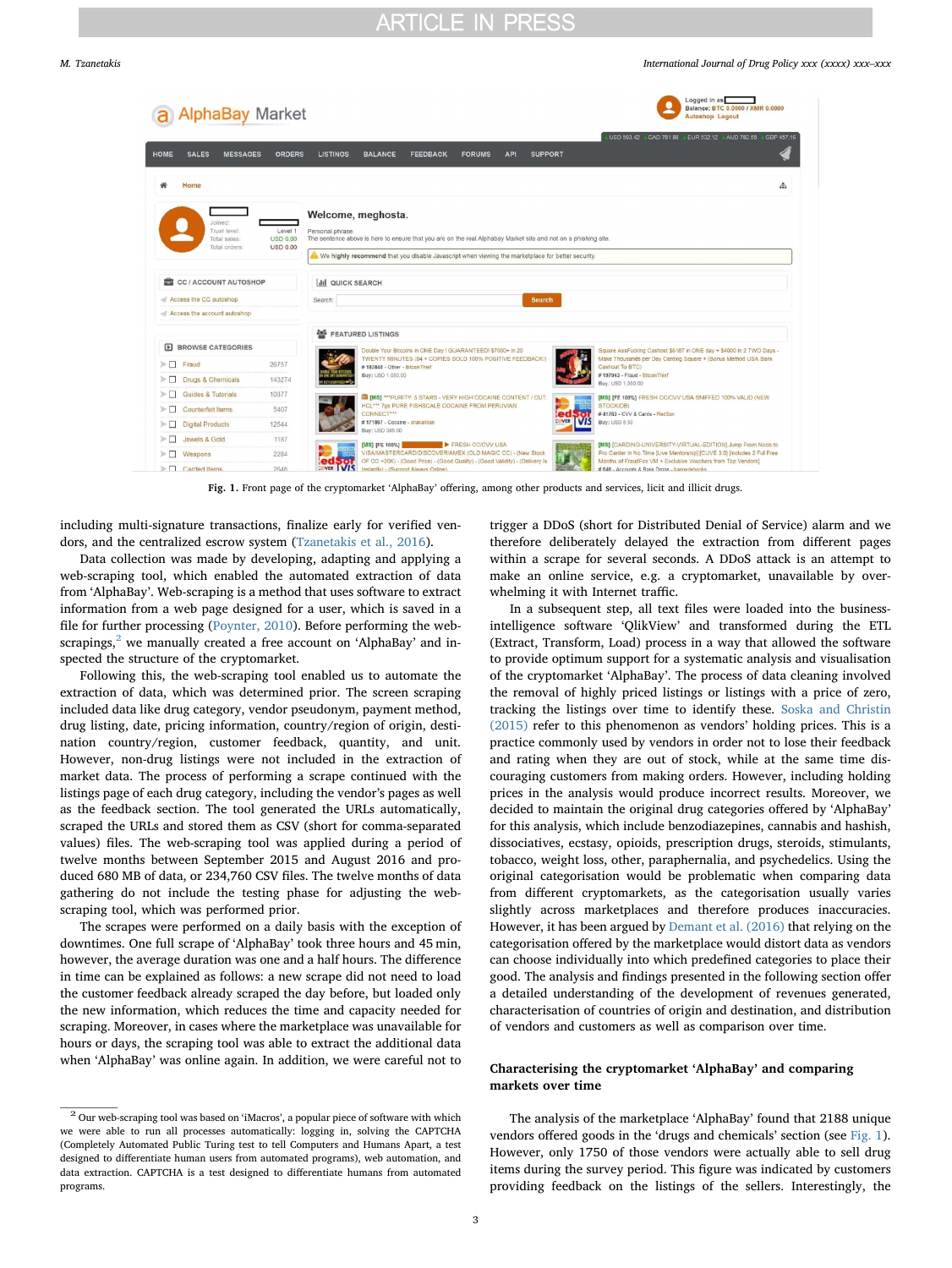number decreases to 922 vendors selling drug items between 1 September 2015 and 31 August 2016, the period of data collection. The number of vendors operating successfully could be calculated precisely, as each item of customer feedback included a time stamp. Data was generated on 11,925 drug items offered, of which 8311 items were actually sold. While for the former no numerical or written customer feedback is provided, the latter are accompanied by reviews and hence indicate that the items were transacted. The data for this quantitative analysis only takes into account drug-related listings, thus non-drug listings were not collected and can therefore not be reported. The same applies for the total number of items offered by vendors.

## Development of revenues

In this section, sales volumes for 'AlphaBay' (e.g., total sales, per month, per drug category, evolution of average prices) are discussed and compared over time with estimations for other cryptomarkets. Potential errors in data collection are also discussed. The total sales volume on the marketplace 'AlphaBay' for the 'drugs' section was estimated at USD 93.98 million for the period of September 2015 to August 2016. To contextualise this figure it is important to consider three aspects. First, during the twelve months of data extraction and analysis, about two-dozen platforms of varying sizes and features were online ([Darknet Stats, 2017\)](#page-9-4). However, 'AlphaBay' was claimed to be the most popular active cryptomarket at the time of data collection and therefore might have generated more sales than other marketplaces ([Deepdotweb, 2015\)](#page-9-13). This suggests that revenues generated on 'AlphaBay' might be higher than for smaller cryptomarkets operating simultaneously; however, they generate sales volumes of unknown amounts.

Second, the revenues estimated for 'AlphaBay' need to be related to previously published volumes of sales in order to understand its evolution over time. In an initial measurement analysis of the marketplace 'Silk Road 1', [Christin \(2013\)](#page-9-3) analysed 24,385 unique drug listings sold by 1239 distinct sellers. Further, Christin calculated an annual sales volume of around USD 15 million by mid-2012. In another webcrawling study, [Aldridge and Décary-Hétu \(2014\)](#page-9-10) observed significant growth in the number of sellers and customers using 'Silk Road 1' and increased revenues totalling USD 89.7 million in September 2013, shortly before the platform was shut down. In a long-term measurement of 16 different anonymous online platforms between 2013 and 2015, [Soska and Christin \(2015\)](#page-10-12) reported an increase of annual sales volume for 'Silk Road 1' to over USD 100 million for 2013. In addition, by January 2014 the sales volumes of all cryptomarkets analysed in the study greatly exceeded the estimation for 'Silk Road 1' prior to being taken down and reached 'unprecedented highs' in the autumn of 2014 ([Soska & Christin 2015: 40](#page-10-12)). The researchers were also able to demonstrate the effects of a large international law enforcement operation in 2014, which resulted in the closure of numerous anonymous online marketplaces. This led to an immediate decrease in total sales but had no long-term effect as a renewed increase in revenues was observed shortly after the operation. [Dolliver \(2015\)](#page-10-16) compared sales volumes of the marketplace 'Silk Road 2' with the original platform 'Silk Road'. A replication of the study failed and resulted in controversy among scholars regarding the data upon which it was based [\(Aldridge &](#page-9-14) [Décary-Hétu, 2015](#page-9-14); [Van Buskirk, Roxburgh, Naicker, & Burns, 2015](#page-10-17); [Munksgaard & Demant, 2016](#page-10-18)). [Demant et al. \(2016\)](#page-10-10) observed USD 66 million in sales on 'Silk Road 2' and USD 61 million on the marketplace 'Agora' between 28 November 2014 and 23 April 2015, which corresponds to a total combined revenue of USD 132.7 million from both platforms projected over a 12 month period. To sum up, estimating the sales volume for 'AlphaBay' at approximately USD 94 million in a year corresponds to previous measurements. However, 'AlphaBay' cannot directly be compared with 'Silk Road 1' as the former faces competition from various other cryptomarkets, while the latter had a quasi-monopoly position during the time it was online.

## M. Tzanetakis *International Journal of Drug Policy xxx (xxxx) xxx–xxx*

Third, the relevance of sales volumes generated on darknet marketplaces can be demonstrated by contrasting them with estimations for the material drug market. The EMCDDA estimated the EU retail drug market to be worth approximately EUR 24 billion per year in 2013, its estimations ranging from EUR 21 billion to EUR 31 billion (EMCDDA, 2016: 27). Although differences exist regarding the timeframe under analysis, indicated currency and geographical restriction of the market, comparing cryptomarkets to material drug markets allows us to illustrate that sales volumes on anonymous drug platforms still have only a small market share, which might be growing over time.

This brings us to two issues regarding the accuracy of the measurement when estimating sales volumes. Firstly, revenues are generated by multiplying the number of instances of customer feedback for an item with the average price of the item, as customers are encouraged to leave a review when making a transaction ([Christin, 2013;](#page-9-3) [Aldridge](#page-9-10) [& Décary-Hétu, 2014; Soska & Christin,2015\)](#page-9-10). In contrast to previous measurement analyses, the present study did not estimate the daily sales volumes and multiply them by 30 days to estimate the monthly revenues ([Christin, 2013\)](#page-9-3), nor were the daily transactions multiplied by 365 to estimate yearly revenues ([Aldridge & Décary-Hétu, 2014](#page-9-10)). By contrast, sales volumes were calculated on the basis of the transaction sum indicated by the customer review and the time stamp (date) of the transaction. As these data were scraped on a daily basis for twelve months, it was not necessary to extrapolate the daily transactions to monthly or yearly sales. Instead, this measurement analysis estimated sales volumes with data for every single day within the period of twelve months, resulting in a differentiated understanding of the development of sales volumes during the survey period. To estimate the total sales volumes, any duplicates were removed beforehand so that each single transaction sum or drug listing was only counted once. In addition, it was not necessary to identify the point in time at which the feedback was left as the marketplace 'AlphaBay' indicated an exact date for each transaction.

Secondly, 'AlphaBay' offered detailed information on a transaction sum, which is relevant for estimating revenues and a novelty for measuring revenues on cryptomarkets, as it allows us to estimate revenues more precisely and accurately. The challenge of making estimations for purchased drug items is illustrated by Soska and Christin: "An order for an item may be of varying quantity, so a customer that purchases a single quantity of a product, and a customer that purchases multiple quantities of a product will both leave a single feedback. In an effort to be conservative, we make the assumption that for every feedback observed, only a single quantity was purchased" (Soska & Christin, 2015: 38). The following example will illustrate how the estimation of sales was made previously: Let us assume an item of 2.5 g of MDMA was ordered and a customer reviewed this transaction: it was not verifiable for a researcher if 2.5, 5, or 25 g were actually purchased. For this reason, previous measurement analyses had to make a conservative assumption that the drug item was ordered exactly as indicated on the listing and not at a different quantity, because the cryptomarket analysed usually did not provide any other information. However, on 'AlphaBay' this problem was solved by extracting the sum for every transaction in addition to the type of drug and its quantity, and therefore allows a more accurate estimation of sales. An additional source of error is identifying the exact value of a transaction, as prices for items may vary over time due to adjustments made by the vendors ([Soska & Christin, 2015](#page-10-12)). However, in our analysis we were able to use the transaction sum exactly as indicated on the cryptomarket and thereby circumvent this problem.

According to the procedure outlined above, total annual sales on 'AlphaBay' were plotted on a monthly basis. [Fig. 2](#page-4-0) illustrates the monthly revenues in USD between September 2015 and August 2016. The monthly sales are displayed in chronological order and the average sales made on the marketplace per month are also indicated. Hence, the average volume of sales stands at USD 8 million per month during the analysed period of twelve months. The diagram shows that revenues are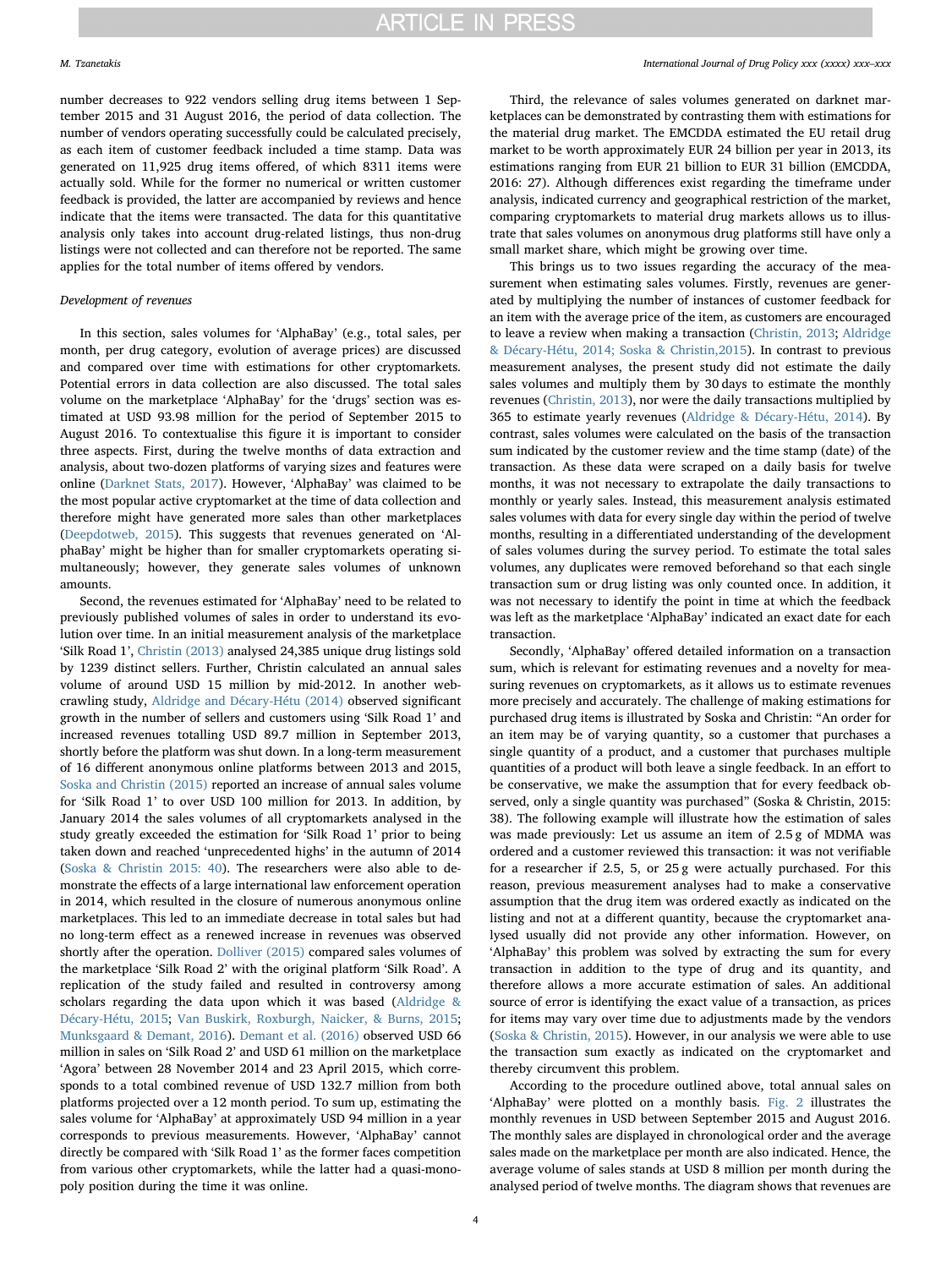<span id="page-4-0"></span>

Fig. 2. Monthly revenues generated on 'AlphaBay'.

increasing over time and there is a peak during the summer period. This might indicate that more revenues are generated during the summer months. One explanation is that festivals are held in summer, leading to increased demand for drugs, as well as larger-scale sales opportunities. This is in line with studies indicating that music festival attendees use illicit drugs more commonly than the general population [\(Lim et al.,](#page-10-19) [2008;](#page-10-19) [Van Havere et al., 2011\)](#page-10-20). However, future measurement analyses of cryptomarkets need to consider that revenues may vary during the year. Previous analyses usually extrapolated daily sales to monthly sales or annual sales, which might be an additional source of error not taken into account so far.

In addition, revenues were estimated per drug category, which is illustrated in [Fig. 3.](#page-4-1) According to our analysis, the highest revenues were generated with stimulants (e.g., cocaine, speed, crystal meth) with

<span id="page-4-1"></span>

| <b>Drug Category</b> | Percentage |
|----------------------|------------|
| Stimulants           | 20.98      |
| Cannabis & Hashish   | 18.47      |
| Opioids              | 12.69      |
| Ecstacy              | 11.69      |
| Psychedelics         | 9.56       |
| <b>Benzos</b>        | 7.87       |
| Prescription         | 5.78       |
| <b>Dissociatives</b> | 5.59       |
| Other                | 2.66       |
| <b>Steroids</b>      | 2.58       |
| <b>Weight Loss</b>   | 1.50       |
| Tabacco              | 0.66       |

Fig. 3. Percentage of revenues pre drug category offered on 'AlphaBay'.

a market share of 20.98%, followed by cannabis and hashish with a market share of 18.47%, opioids (e.g., heroin, fentanyl, oxycodone) with a market share of 12.65%, and ecstasy/MDMA with a market share of 11.69%. These four types of drugs traded on the cryptomarket 'AlphaBay' between September 2015 and August 2016 account for about 64% of all sales. This corresponds with findings published by [Soska and](#page-10-12) [Christin \(2015\)](#page-10-12), who found that 70% of all sales were of cannabis-, ecstasy- and cocaine-related products in their analysis of 16 different marketplaces between 2013 and 2015. The three most popular drugs on cryptomarkets are consistent regardless of the specific marketplace analysed and across time ([Aldridge & Décary-Hétu, 2016;](#page-9-12) [Barratt et al.,](#page-9-1) [2014;](#page-9-1) [Barratt et al., 2016;](#page-9-8) [Demant et al., 2016;](#page-10-10) [van Buskirk, Naicker,](#page-10-21) [Roxburgh, Bruno, & Burns, 2016](#page-10-21); [Bingham, 2013a, 2013b](#page-10-6);). Contrary to most other studies where cannabis has the greatest market share, stimulants generate the highest revenues in our analysis. One explanation is that we maintained the original drug categories offered by the marketplace, while most previous studies applied their own categorisation (see above). This may result in differences in allocation as we did not modify the categorisation of drug items by the vendors.

Moreover, the material retail drugs markets in Europe are divided between cannabis, accounting for about 38% of the total, heroin (28%), cocaine (24%), amphetamines (8%) and ecstasy (3%) (EMCDDA 2016: 27). By contrasting the global drug market shares for the anonymous marketplace 'AlphaBay' with estimations provided by the [EMCDDA](#page-10-22) [\(2016\)](#page-10-22) for the EU retail drug market, it can be concluded that the market shares for different types of drugs traded online largely correspond with those for the drugs distributed on the darknet. However, there are two exceptions: heroin has a higher market share on material drug markets and ecstasy/MDMA have a higher market share on cryptomarkets.

[Fig. 4](#page-5-0) shows how the average prices per drug category in USD evolved between September 2015 and August 2016 on 'AlphaBay'. A peak occurs when the prices for drug items increase. The peak in November 2015 was due to one particular vendor offering tutorials on how to produce certain drugs, including LSD, crystal meth, fentanyl, GHB/GBL, scopolamine, MDMA, MDA, and DMT. Each of the tutorials offered was priced at about USD 10,000 and therefore the average price for the drug categories concerned increased. While there is a fluctuation in average selling prices across drug categories, the average prices increase over time for some categories, including cannabis and hashish, ecstasy, opioids, psychedelics and stimulants. However, no specific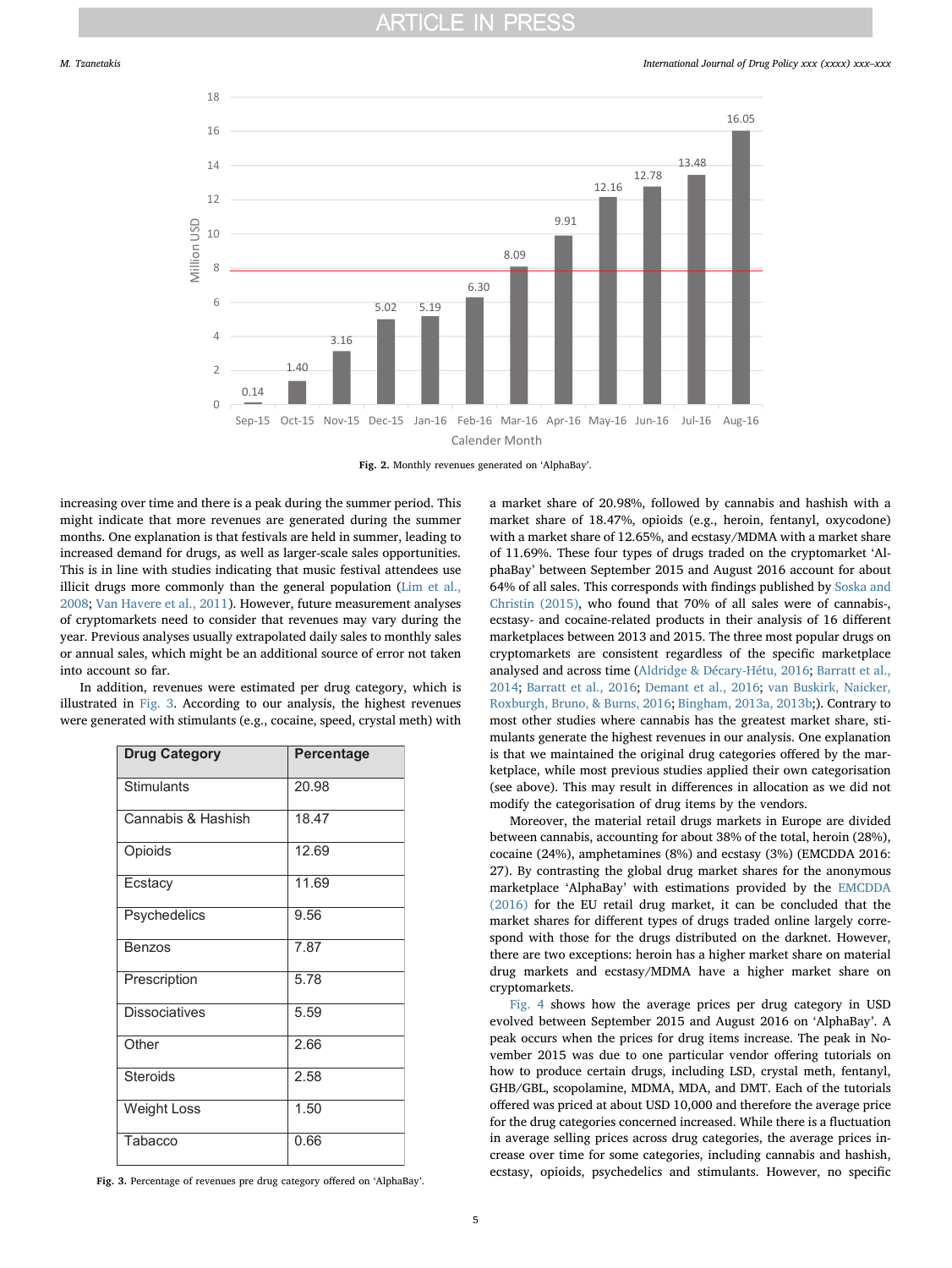<span id="page-5-0"></span>

Fig. 4. Development of average price in USD per drug category over time.

development is identifiable for prescription drugs, steroids, tobacco and weight loss items. At this point, a limitation should be added as the average price may increase due to more expensive single items being added to a drug category. Therefore, the evolution of average prices is not necessarily an indicator for increasing prices for certain drug items and [Fig. 4](#page-5-0) thus depicts a relative, and not absolute, development.

## Characterisation of countries of origin and destination

Another focus of our analysis is on the countries of origin and destination for licit and illicit drug shipments. Some implications are discussed here. According to our analysis, 25.3% of all vendors operating on the cryptomarket 'AlphaBay' indicated that shipment was from the United States, followed by 9.26% shipping from the United Kingdom, 8.47% from Australia, 8.37% from the Netherlands, 7.17% from Germany, 4.38% from Canada, 2.29% from France, and 1.69% from Spain and China alike. All other countries are mentioned as the country of origin in less than 1% of cases each. However, almost a quarter of all vendors (24.4%) on the platform did not indicate a place of origin for shipping and were therefore categorised as unknown. As [Fig. 5](#page-5-1) shows, self-indicated countries of origin by vendors are illustrated for 'AlphaBay'. To sum up, one quarter of vendors reported that shipment was from the United States, one quarter indicated dispatch from Europe, one quarter did not declare where shipment was from, 8% dispatched from Australia, 4% shipped from Canada, and the remaining share is distributed among various countries.

This data analysis largely confirms previous findings on countries of origin on various cryptomarkets and different points in time [\(Aldridge](#page-9-12) [& Décary-Hétu, 2016](#page-9-12); [Christin, 2013;](#page-9-3) [Dolliver, 2015; Kruithof et al.,](#page-10-16) [2016;](#page-10-16) [van Buskirk et al., 2016](#page-10-21)). Various studies, including the present analysis, suggest that the five most frequent countries of origin − either by number of listings or according to revenues generated − are the United States, United Kingdom, Australia, the Netherlands, and Germany. However, according to [Christin \(2013\)](#page-9-3) and [Aldridge and Décary-](#page-9-12)[Hétu \(2016\),](#page-9-12) Canada is within the top five countries of origin. Interestingly, both studies were conducted on 'Silk Road 1'. By contrast, [Aldridge and Décary-Hétu \(2016\)](#page-9-12) found that for 'Silk Road 1', as [van](#page-10-21) [Buskirk et al. \(2016\)](#page-10-21) also noted for 'Agora', China was also among the five most popular country of origin. Drug listings from China are largely associated with new psychoactive substance (NPS), as [van Buskirk et al.](#page-10-21) [\(2016\)](#page-10-21) have noted.

On a cryptomarket a vendor is able to choose where to ship to. To provide the customers with shipping information, the vendor may

<span id="page-5-1"></span>

| <b>Country of Origin</b> | Percentage |
|--------------------------|------------|
| <b>United States</b>     | 25.30      |
| Unknown                  | 24.40      |
| <b>United Kingdom</b>    | 9.26       |
| Australia                | 8.47       |
| Netherlands              | 8.37       |
| Germany                  | 7.17       |
| Canada                   | 4.38       |
| France                   | 2.29       |
| Spain                    | 1.69       |
| China                    | 1.69       |
| <b>New Zealand</b>       | 0.70       |
| <b>Czech Republic</b>    | 0.60       |
| Poland                   | 0.60       |
| <b>Brazil</b>            | 0.60       |
| Belgium                  | 0.40       |
| Slovakia                 | 0.30       |
| Denmark                  | 0.30       |
| Norway                   | 0.30       |
| Switzerland              | 0.30       |

Fig. 5. Self-reported countries of origin by vendors on 'AlphaBay'.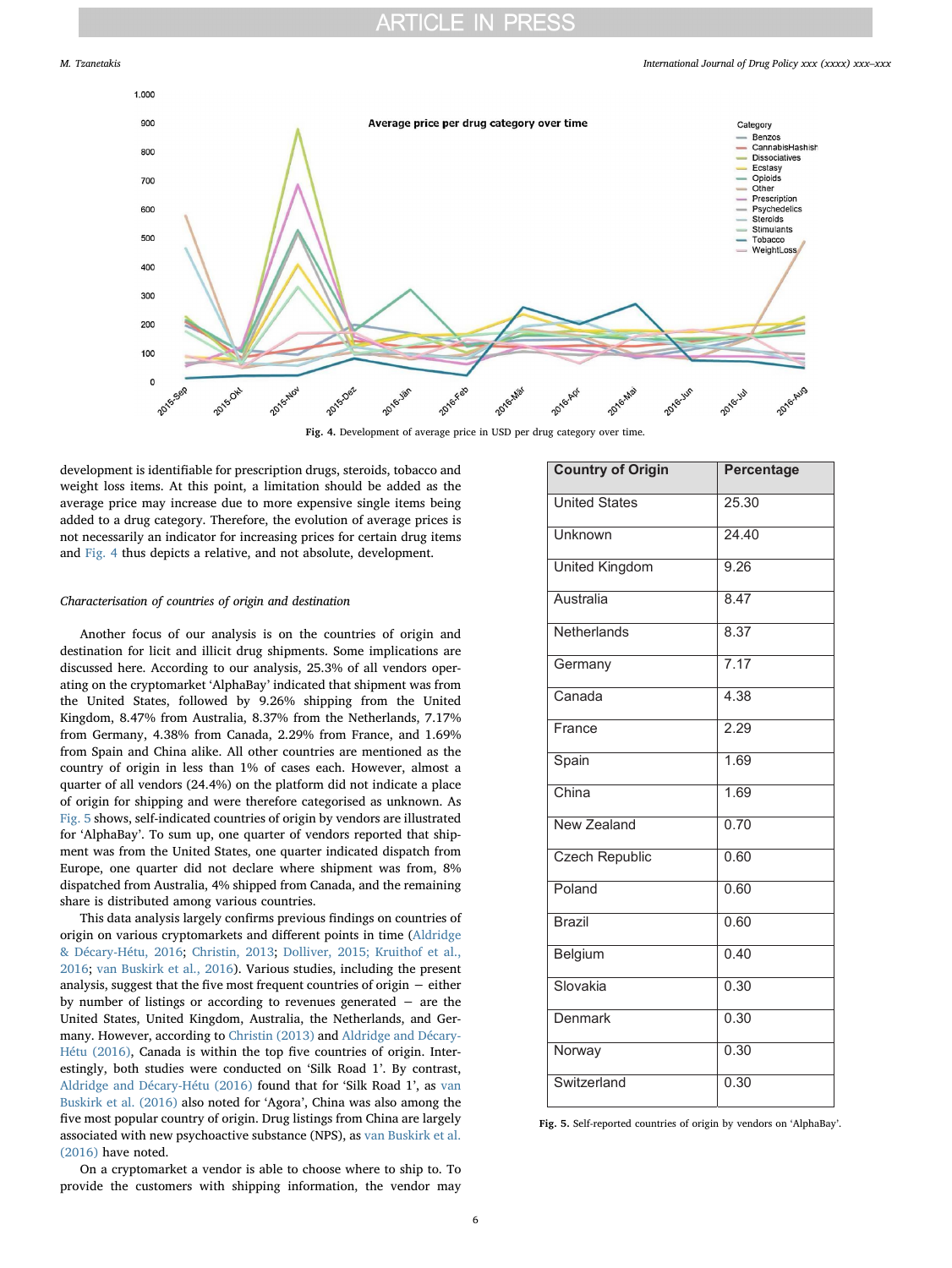| <b>Destination Countries</b> | Percentage |
|------------------------------|------------|
| Worldwide                    | 43.03      |
| <b>United States</b>         | 23.23      |
| Europe                       | 11.64      |
| Australia                    | 6.99       |
| North America                | 5.15       |
| <b>United Kingdom</b>        | 4.77       |
| Germany                      | 1.84       |
| New Zealand                  | 0.63       |
| Switzerland                  | 0.46       |
| France                       | 0.38       |
| Norway                       | 0.17       |
| Oceania                      | 0.08       |
| <b>Brazil</b>                | 0.08       |
| Sweden                       | 0.08       |
| Finland                      | 0.04       |
| Netherlands                  | 0.04       |
| Africa                       | 0.04       |
| Ireland                      | 0.04       |

Fig. 6. Self-reported countries of destination for shipping drug items.

indicate on his/her profile page where he/she ships from and to by stating either worldwide or naming a region (e.g., Europe, North America) or a specific country. However, naming the country/region of origin and destination are self-reported information, which has certain implications. It is not possible to verify if the vendor is actually physically located in the self-reported country by relying only on this information. The shipping information rather indicates where the vendor will ship from in order to help the customer make a choice about the risk associated with domestic, regional or international shipment of illegal drugs ([Tzanetakis et al. 2016\)](#page-10-3). Moreover, a vendor might prefer to indicate that he/she is shipping from, for example, Austria instead of a neighbouring country. A possible explanation is the following: Austria is a relatively wealthy country and thus enjoys a better reputation compared to, e.g., Slovenia. Therefore, a particular vendor might prefer to cross the Schengen border to ship his/her drug items from Austria instead of Slovenia. This specific relation might not be the case for other countries; however, crossing the border to ship the package might occur for other reasons and depends on the regional context.

In addition, the self-indicated regions and countries of destination by vendors on 'AlphaBay' are presented. The most frequent shipping destinations for drug items are shown in [Fig. 6.](#page-6-0) Our analysis found that 43% of vendors offering their drug items on 'AlphaBay' were willing to ship worldwide and take a presumably high risk. This is followed by 23.23% of sellers willing to ship to the United States, 11.64% shipping to Europe, 6.99% shipping to Australia, 5.15% shipping to North America, 4.77% shipping to the United Kingdom, 1.84% shipping to

### <span id="page-6-0"></span>M. Tzanetakis *International Journal of Drug Policy xxx (xxxx) xxx–xxx*

Germany, and 1.17% shipping to Canada. To sum up, almost half of the vendors indicate that they ship worldwide, one quarter ships to the United States, 20% ship to Europe and 7% ship to Australia. Interestingly, there is a positive correlation between vendors indicating that they ship from and to the United States, as 70.67% of vendors shipping from the United States report that they ship only to the United States. In addition, 93.76% of vendors indicating that they ship from Australia ship only to Australia. Cunliff[e et al. \(2017\)](#page-9-11) confirm that Australian vendors tend to ship domestically only. A different picture is found in Europe. Only 23.16% of the vendors ship only within Europe, whereas 76.6% indicate that they ship worldwide. However, we are currently not aware if orders are actually placed from all over the world or mainly within the same region. The same is true of the United States and Australia.

What are the possible implications of vendors indicating countries or regions of destination? As vendors are free to choose one or multiple destination countries, or to vary the destination according to the item sold, figures on destination countries should be put in perspective in order to avoid any misunderstandings. Furthermore, this information does not allow reliable conclusions to be drawn about where the customers are located. Self-reported countries of destination are rather related to differing drug legislations and an indicator of the risk vendors are willing to take [\(Décary-Hétu et al., 2016](#page-9-9); [Kruithof et al., 2016](#page-10-11); [Tzanetakis et al., 2016](#page-10-3)). Vendors take, as a general observation, less risk when shipping domestically and more risk when shipping internationally, where the risk of interception and, subsequently, risk of detection is assumed to be relatively high. Moreover, self-reported countries of origin are also related to the reputation a country has. Hence, a vendor might attract more customers if it is indicated that illicit drugs are being shipped from a low-risk country instead of the Netherlands or Colombia, which are regarded as high-risk countries. In addition, it can also be stated that privacy of correspondence [\(Babcock](#page-9-15) [& Freivogel 2015;](#page-9-15) [Desai, 2007](#page-10-23)) might be guaranteed for domestic mail in most countries of the global North but not for international shipments, which is important to buyers.

To sum up, vendors face a trade-off between: a) offering international shipment, which attracts more customers and has higher prospects of profit, but means higher risk of interception at borders; and b) offering domestic or regional shipment, which attracts fewer customers and has lower prospects of profit, but means lower risk of interception at borders. According to our findings, about 50% of vendors are willing to take the risk and offer worldwide shipment and about 50% prefer to ship within the same region.

## Characterisation of vendors and customers

This section focuses on the number of vendors operating on 'AlphaBay', its methodlogical implications, the business model of cryptomarkets and types of vendors selling drug items. In the context of the measurement analysis, we observed 2188 unique sellers on 'AlphaBay' offering items in the 'drugs' section. However, only 1750 vendors were able to sell drug items. This can be further differentiated into 922 vendors selling drug items between September 2015 and August 2016. These figures do not include sellers who offered their goods or services in any other category than 'drugs and chemicals', nor are numbers included for vendors running a single vendor-account. [Fig. 7](#page-7-0) illustrates how the number of vendors increases continuously during the period of twelve months. The red line indicates that an average of about 400 vendors were offering drug items throughout the period analysed. These numbers are in line with previous results of quantitative studies and prove the general trends of continuously increasing numbers of vendors operating on cryptomarkets (see below).

As a general observation, the number of unique vendors operating on a marketplace has increased continuously since 'Silk Road 1′. In the first measurement analysis ever conducted on a cryptomarket, [Christin](#page-9-3) [\(2013\)](#page-9-3) identified 220 sellers offering items on 'Silk Road 1′ on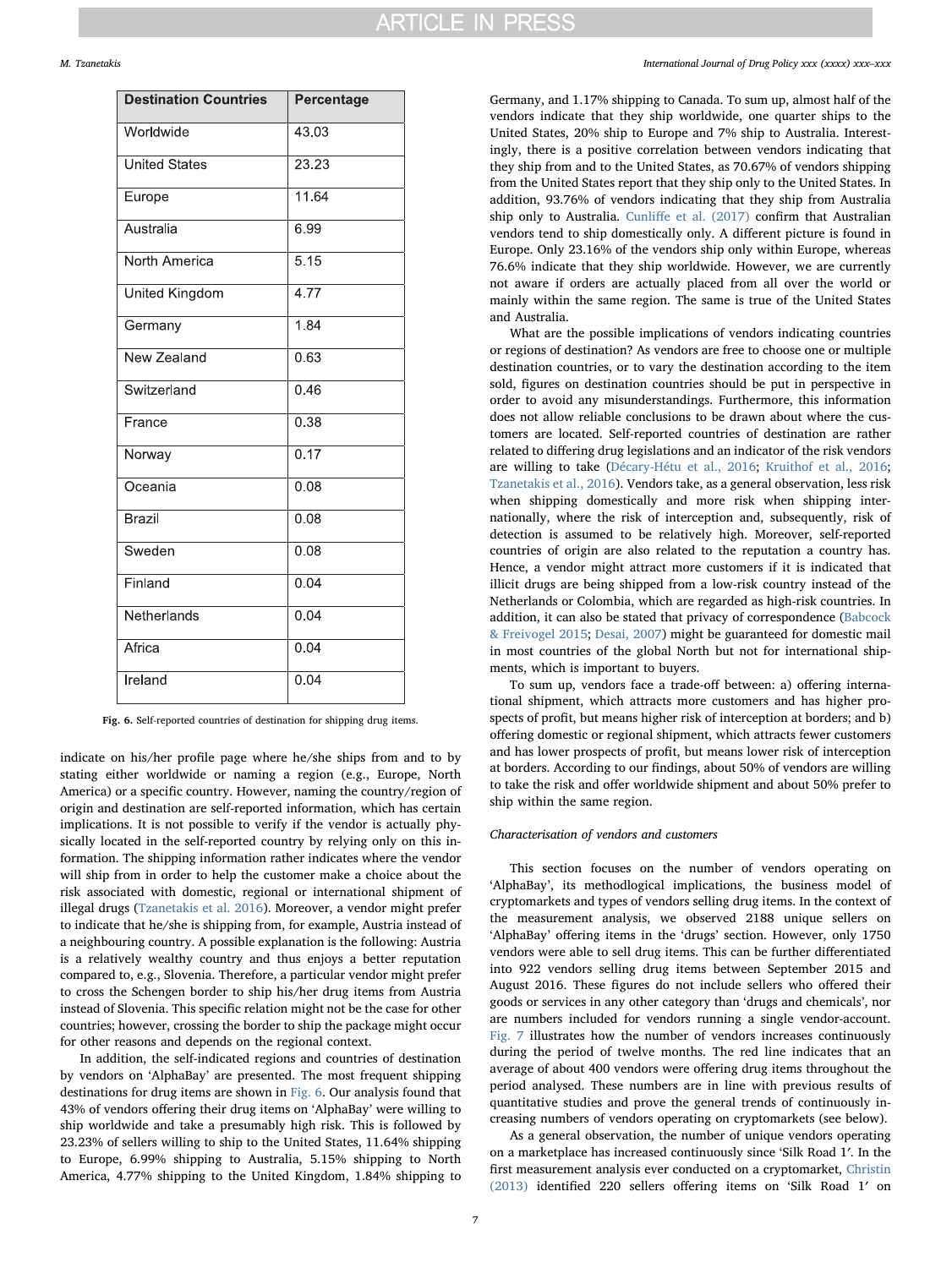<span id="page-7-0"></span>

<span id="page-7-1"></span>

Fig. 8. Monthly revenues generated on AlphaBay for drug transactions over 1000 USD.

November 29, 2011, which increased to 564 distinct vendors on July 24, 2012. During the measurement interval of February 2012 to July 2012, Christin identified 1239 sellers. According to [Aldridge and](#page-9-10) [Décary-Hétu \(2014\)](#page-9-10), the number of vendors on 'Silk Road 1′ increased to 1084 for data collected September 13–15, 2013. In a follow-up analysis, [Soska and Christin \(2015\)](#page-10-12) conclude that the number of sellers increased to around 1400 by October 2013, when 'Silk Road 1′ was taken down. In their long-term measurement analysis of 16 different cryptomarkets, the scholars identified 9386 vendors who were active between July 2013 and June 2015. In addition, [Kruithof et al. \(2016\)](#page-10-11) monitored eight cryptomarkets for a period of five days starting on January 11, 2016 and identified 5063 active sellers.

What are the methodological implications when measuring and comparing the number of vendors? Numbers of sellers vary according to whether one takes into account those vendors simply listing items for sale, listing drug items for sale, having actually sold (drug) items or vendors using multiple accounts within and across marketplaces. Furthermore, the number of sellers active on one marketplace also depends on the market share a particular cryptomarket has at a given

time. 'AlphaBay', for example, was assumed to be the most popular active cryptomarket ([Deepdotweb, 2015](#page-9-13)) at the time of data collection and therefore might have attracted more vendors and generated more sales than smaller marketplaces. The same holds true for 'Silk Road 1′, 'Silk Road 2′, 'Evolution', and 'Agora' as each had a large market share during a specific period of time ([Soska & Christin, 2015](#page-10-12)).

Another aspect to be taken into account when comparing numbers of sellers from different studies is the time period of data gathering. If data is only collected and analysed for a single day, the number of vendors identified is a snapshot and, generally speaking, varies compared to data gathered for, e.g., a month or a year. This can be explained with an observation made by [Christin \(2013\)](#page-9-3). He found that the majority of sellers actively offering their items for sale were disappearing within three months of their arrival on the marketplace 2012. [Soska and Christin \(2015\)](#page-10-12) found that more than 10% of vendors were active throughout the entire measurement interval between July 2013 and June 2015. Even if it is safe to assume that the duration of being active has increased since 2012, the implication that only a minority of vendors offer their goods on a long-term basis is a valid one.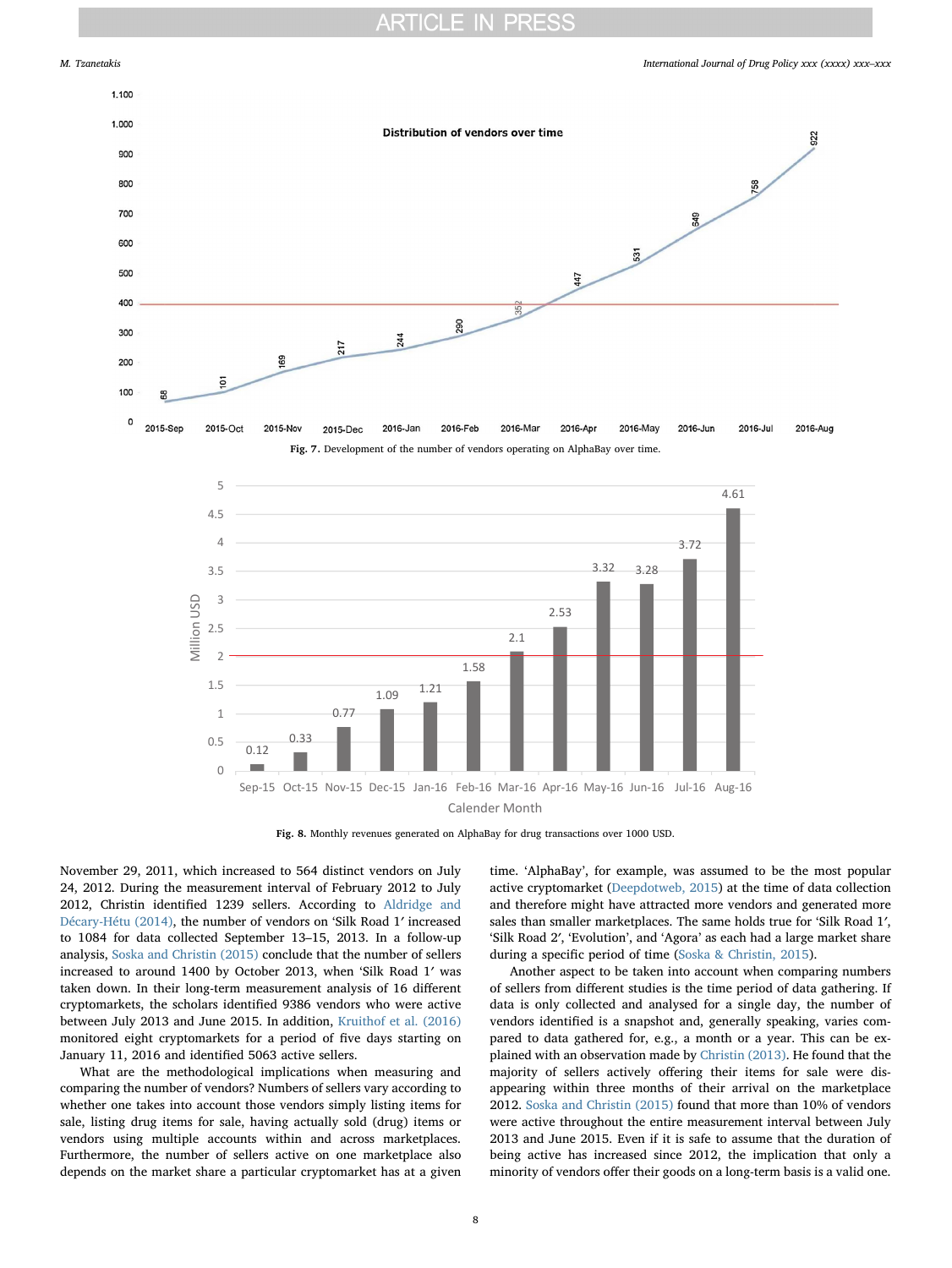| <b>Type of vendor</b>  | Percentage |
|------------------------|------------|
| Less than 1,000 USD    | 21.96      |
| $1,000 - 10,000$ USD   | 35.55      |
| 10,000 - 50,000 USD    | 24.07      |
| $50,000 - 200,000$ USD | 13.54      |
| More than 200,000 USD  | 4.88       |

Fig. 9. Distribution of revenues generated per type of vendor.

Hence, instead of measuring the number of active vendors at a certain point in time, which does not reflect how many sellers remain in or leave a cryptomarket, it might be more meaningful to measure how long sellers offer their items on a particular marketplace, or even on various marketplaces, which requires long-term measurement analysis.

In addition to the number of vendors offering their drug items, this study examined the business model of cryptomarkets and, subsequently, revenues generated by type of vendor. This will be covered with two different figures in the following. [Fig. 8](#page-7-1) shows the revenues generated for drug transactions over USD 1000, while [Fig. 9](#page-8-0) illustrates the value of transactions for drug items per type of vendor. [Fig. 8](#page-7-1) will be discussed first and [Fig. 9](#page-8-0) follows.

Since [Barratt \(2012\)](#page-9-16) published the first scholarly contribution on the initial cryptomarket 'Silk Road 1′, academic literature has been concerned first and foremost with the question of whether the phenomenon of anonymous online markets on the Internet can be characterised as a business-to-consumer or business-to-business model. Inspired by [Aldridge and Décary-Hétu \(2016\)](#page-9-12), we selected the drug transactions that involved single purchases worth over USD 1000 and illustrated their distribution over the period of twelve months, as shown in [Fig. 8](#page-7-1). Interestingly, transactions over USD 1000 make up one quarter of overall revenues generated on 'AlphaBay'. The red line indicates the average level of transactions over USD 1000, which stands at USD 2 million per month. This finding confirms the observation made by [Aldridge and Décary-Hétu \(2016\)](#page-9-12) for 2013, as well as supporting [Demant et al.](#page-10-10)'s (2016) conclusion, in that a significant part of revenues generated for a period of five months in 2014/2015 is intended for redistribution.

Furthermore, we were looking at how transactions worth over USD 1000 are distributed among different categories of drugs. 20.87% of revenues for redistribution were made with stimulants, followed by 17.9% with ecstasy, 15.14% with cannabis and hashish, 12.82% with opioids, 9.97% with dissociatives, and 7.51% with benzodiazepines. The remaining share was spread among the other drug categories. However, by simply conducting a quantitative measurement analysis, it is impossible to verify if drug items bought on a cryptomarket are actually redistributed to friends or acquaintances either for profit [\(Reuter,](#page-10-24) [1983\)](#page-10-24), minimal profit ([Coomber, Moyle, & South, 2016](#page-9-17)) or without profit (Taylor [& Potter, 2013\)](#page-10-25). Furthermore, it is unclear whether drugs bought on cryptomarkets are actually redistributed on various platforms on the Internet or on material drug markets.

[Aldridge and Décary-Hétu \(2014\)](#page-9-10) found that between 31% and 45% of revenues generated on 'Silk Road 1' (depending on the drug category) were found to be drug dealers sourcing stock. In a subsequent publication with a revised approach for calculating reselling transactions on 'Silk Road 1', [Aldridge and Décary-Hétu \(2016\)](#page-9-12) estimated that in September 2013 one quarter of revenues was derived from re-selling transactions. These findings are consistent with [Barratt et al. \(2016\)](#page-9-8), whose larger-scale survey showed that one quarter of participants who reported obtaining drugs through cryptomarkets also supplied to others. In their web-crawling study on the cryptomarkets 'Agora' and 'Silk Road 2' in November 2014 to April 2015, [Demant et al. \(2016\)](#page-10-10)

## <span id="page-8-0"></span>M. Tzanetakis *International Journal of Drug Policy xxx (xxxx) xxx–xxx*

found that business-to-business drug distribution on cryptomarkets generates most of the revenues, although the demand is primarily intended for personal use or social dealing.

The distribution of revenues among different types of vendors is shown in [Fig. 9.](#page-8-0) For this purpose, revenues were divided into five categories, the categorisation of which was inspired by [Soska and Christin](#page-10-12) [\(2015\),](#page-10-12) who grouped the total value of transactions depending on the amount of revenues generated. In our analysis, 21.96% of vendors generated revenues below USD 1000 over the period of twelve months, 35.55% of the sellers generated sales between USD 1000 and USD 10,000, 24.07% generated between USD 10,000 and 50,000, 13.54% made between USD 50,000 and 200,000 in sales, and 4.88% made more than USD 200,000 in sales. These figures suggest that only a small share of vendors (about 5%) managed to sell drug items worth more than USD 200,000, which corresponds to 52.9% of all revenues generated. However, 57.51% of vendors managed to sell drug items totalling less than USD 10,000 within a period of twelve months. Similarly, [Soska](#page-10-12) [and Christin \(2015\)](#page-10-12) found that 70% of all vendors never managed to sell more than USD 1000 worth of items. They also calculated that 1% of vendors who made over USD 1 million were responsible for 51.5% of total revenues generated over the period analysed. Both studies illustrate that a majority of darknet drug dealers make moderate revenues.

## Conclusion

The implementation of technological innovations, including anonymising software for communication purposes and virtual currencies, has enabled the distribution of licit and illicit drugs without geographical or temporal restrictions. An important implication of this novel criminological phenomenon is that cryptomarkets facilitate the increasing availability of a wide range of psychoactive substances. Another novelty is that sellers actively and openly advertise their (illegal) products, including special offers or discounts. In addition, a key feature of this phenomenon is the feedback system, which serves as a self-regulative mechanism for making transactions between vendors and customers [\(Tzanetakis et al., 2016](#page-10-3)). At the same time, the level of transparency increases; e.g., customers can compare information about the type and quality of drugs, prices and vendors prior to making an order, as well as obtaining and exchanging information and experiences on various related forums.

This comprehensive measurement analysis of the marketplace 'AlphaBay' continues the tradition of conducting systematic measurement analyses on cryptomarkets, which was pioneered by [Christin](#page-9-3) [\(2013\).](#page-9-3) We identified trends and patterns over time by scraping market data on a daily basis between 1 September 2015 and 31 August 2016. This generated data on 2188 unique vendors and 11,925 drug items offered. We estimated total sales volumes for the 'drugs and chemicals' section at approximately USD 94 million for the period of twelve months. The revenues are in line with previous estimations of annual revenues ([Aldridge & Décary-Hétu, 2014;](#page-9-10) [Christin, 2013](#page-9-3); [Demant et al.,](#page-10-10) [2016;](#page-10-10) [Dolliver, 2015](#page-10-16); [Soska & Christin, 2015](#page-10-12)) and indicate stable sales volumes over time.

Furthermore, the most popular types of drugs traded were found to be cocaine-, cannabis-, heroin-, and ecstasy-related products, which account for roughly 64% of revenues generated. This suggests continuity regarding the main type of drugs bought and sold on cryptomarkets over time, across marketplaces and scholarly publications. Average selling prices increase over time for categories including cannabis and hashish, ecstasy, opioids, psychedelics and stimulants, although prices fluctuate.

Moreover, countries of origin of vendors and shipping destinations were analysed. While both data sets are based on self-reported information provided by vendors, they provide valuable shipment information. However, the self-reported claims are not necessarily always 100% correct, as discussed above. There is likely a high correlation between the proportion of vendors who self-report as being located in a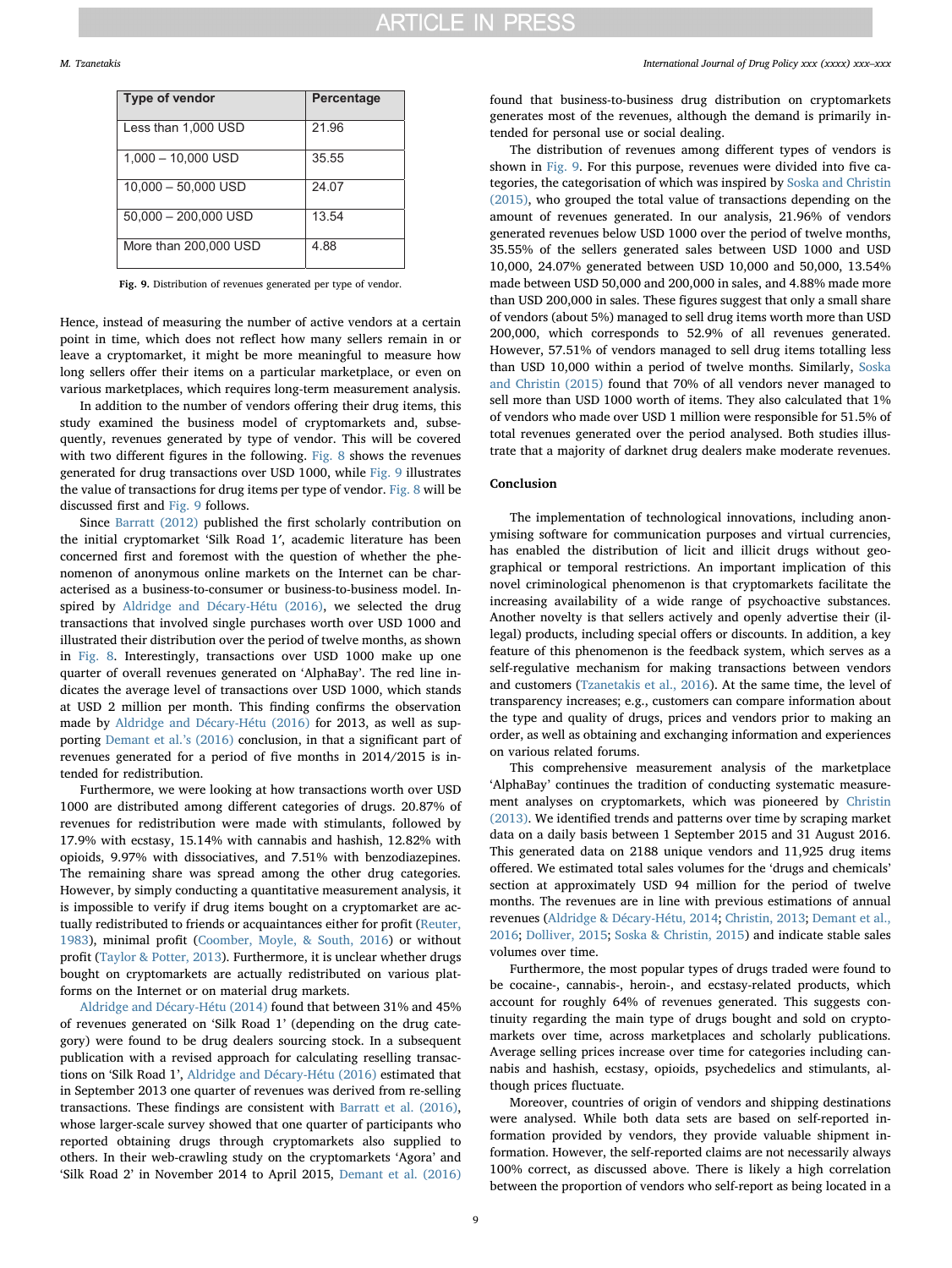particular country/region and the proportion of vendors who ship to that same country/region. It is significant that more than two thirds (70.67%) of United States-based vendors operate only domestically in the United States and nine out of ten (93.76%) Australia-based vendors operate only domestically in Australia. One explanation is the restrictive drug policy in both countries and, consequently, the higher risk associated with shipping internationally. In contrast, European vendors have a different approach, as only one quarter (23.16%) operates only within Europe, while more than two thirds (76.6%) ship worldwide. Further research is needed to better understand when and why vendors might limit sales to domestic customers or operate internationally, and why there are regional differences.

Another focus of the analysis was the distribution of vendors and customers. The number of vendors actively selling on 'AlphaBay' was found to be increasing over time. Furthermore, one quarter of all revenues were estimated to be made with transactions priced at over USD 1000. It can be assumed that these items are bought on the marketplace for redistribution to friends or acquaintances either for profit, minimal profit or without profit via the Internet or physically. A figure of 4.88% of vendors made over USD 200,000 of revenues; however, they were responsible for 52.9% of total revenues generated over the period analysed. In contrast, 57.51% of vendors sold drug items worth less than USD 10,000 within a period of twelve months. This implies that the majority of vendors operating on 'AlphaBay' were small-scale dealers and about 5% of the sellers can be labelled as wholesale dealers. However, further analysis is necessary to examine other criteria for wholesale drug trading, such as, e.g., duration of operation.

The analysis found, in addition, some limitations regarding the comparability of data gathered on various cryptomarkets. As explained in the previous section, each marketplace provides slightly different data and has slightly different structural organisation, which is highly valuable in order to make measurement analyses, but brings with it a lack of comparability. Customer reviews on 'AlphaBay', for example, include the item, date, transaction sum per purchase and link to the item, while reviews on 'Silk Road 1' included only the item and price. The provision of a transaction sum on 'AlphaBay' allowed for a very accurate estimation of revenues as no average price of an item needed to be taken into account. Another aspect of comparing quantitative data from different marketplaces is related to the duration of data gathering. It is hardly possible to take data obtained over several days and compare them to data obtained over twelve months or longer because the significance varies. Furthermore, in order to make data comparable across a specific analysis, it would be useful to follow an approximately similar approach for data gathering. In particular, drug items offered for sale on a marketplace do not automatically generate sales and are therefore a weak proxy for estimating revenues.

The following conclusions may be drawn from this long-term measurement analysis of the cryptomarket 'AlphaBay'. A majority of vendors indicated that they ship at regional level rather than globally. This is a new finding for a phenomenon that was presumed to be global in nature. Additionally, it was striking to observe that none of the countries of the global South was among either the main countries of origin or destination countries. Moreover, none of the traditional cultivation countries had a relevant share as a country of origin or destination. Consistently, our findings suggest that 'AlphaBay' is a cryptomarket mainly from and for Western industrialised countries. Hence, the drug trade via cryptomarkets neither facilitates the international drug trade of material drug markets, nor interferes with the classical transportation routes; rather, it can be characterised as a supply network within the same region of the global North.

Additionally, it is useful to know more about who the customers are. Previous scholarly publications depict a demographic profile of customers buying on cryptomarkets ([Bancroft & Reid, 2016;](#page-9-5) [Barratt et al.,](#page-9-8) [2016;](#page-9-8) [Barratt & Maddox, 2016](#page-9-7); [Maddox, Barratt, Allen, & Lenton, 2016](#page-10-26); [van Buskirk et al., 2016](#page-10-21); [Van Hout & Bingham, 2013b\)](#page-10-7). According to these studies, the majority of cryptomarket users are male (at least

80%), aged early- to mid-20s, are in professional employment or tertiary education and could mostly be characterised as occasional or recreational drug users, some as dependent and potentially problematic. The demographic profile of customers may explain why market shares for different types of drugs traded on 'AlphaBay' correspond to market shares for the EU retail drug market. Moreover, the higher market share of ecstasy/MDMA on cryptomarkets can also be explained by its customer population. In the same way, it is instructive that heroin has a higher market share of the EU retail drug market compared to darknet markets. The demographic profile of the customers matches the most popular drugs traded on the cryptomarket and hints at the issue of who has the digital literacy to perform transactions on darknet drug markets.

## Conflict of interest

The author declares no conflict of interest.

## Acknowledgements

I would like to thank two anonymous reviewers for their valuable comments that help improve this paper. In addition, I would like to thank Tanja Bukac for her outstanding programming skills. The research was funded in part by the Austrian Science Fund (FWF): J4095- G27and in part by the Austrian Security Research Programme KIRAS of the Federal Ministry for Transport, Innovation and Technology (845497). The contents of this paper are solely the responsibility of the author and do not reflect the views of any funder mentioned above. The research has also profited from a research stay at the Alexander von Humboldt Institute for Internet and Society (HIIG) in Berlin, during which large parts of the paper were written.

## References

- <span id="page-9-10"></span>Aldridge, J., & Décary-Hétu, D. (2014). Not an ebay for drugs: The cryptomarket silk road as a paradigm shifting criminal innovation. [http://dx.doi.org/10.2139/ssrn.2436643.](http://dx.doi.org/10.2139/ssrn.2436643)
- <span id="page-9-14"></span>[Aldridge, J., & Décary-Hétu, D. \(2015\). A response to dolliver](http://refhub.elsevier.com/S0955-3959(18)30029-X/sbref0010)'s evaluating drug traffi[cking on the tor network: Silk road 2, the sequel.](http://refhub.elsevier.com/S0955-3959(18)30029-X/sbref0010) International Journal of Drug Policy, 26[, 1124](http://refhub.elsevier.com/S0955-3959(18)30029-X/sbref0010)–1125.
- <span id="page-9-12"></span>[Aldridge, J., & Décary-Hétu, D. \(2016\). Hidden wholesale: The drug di](http://refhub.elsevier.com/S0955-3959(18)30029-X/sbref0015)ffusing capacity of online drug cryptomarkets. [International Journal of Drug Policy, 35](http://refhub.elsevier.com/S0955-3959(18)30029-X/sbref0015), 7–15.
- <span id="page-9-15"></span>[Babcock, W. A., & Freivogel, W. H. \(Eds.\). \(2015\).](http://refhub.elsevier.com/S0955-3959(18)30029-X/sbref0020) Sage guide to key issues in mass media ethics and law[. Thousand Oaks, CA: SAGE Publications](http://refhub.elsevier.com/S0955-3959(18)30029-X/sbref0020).
- <span id="page-9-2"></span>Bakken, S., Møller, K., & Sandberg, S. (2017). Coordination problems in cryptomarkets: Changes in cooperation, competition and valuation. European Journal of Criminology, 1–19. [http://dx.doi.org/10.1177/1477370817749177.](http://dx.doi.org/10.1177/1477370817749177)
- <span id="page-9-5"></span>[Bancroft, A., & Reid, P. S. \(2016\). Concepts of illicit drug quality among darknet market](http://refhub.elsevier.com/S0955-3959(18)30029-X/sbref0030) [users: Purity, embodied experience, craft and chemical knowledge.](http://refhub.elsevier.com/S0955-3959(18)30029-X/sbref0030) International [Journal of Drug Policy, 35](http://refhub.elsevier.com/S0955-3959(18)30029-X/sbref0030), 42–49.
- <span id="page-9-7"></span>[Barratt, M. J., & Maddox, A. \(2016\). Active engagement with stigmatised communities](http://refhub.elsevier.com/S0955-3959(18)30029-X/sbref0035) [through digital ethnography.](http://refhub.elsevier.com/S0955-3959(18)30029-X/sbref0035) Qualitative Research, 35, 24–31.
- <span id="page-9-1"></span>[Barratt, M. J., Ferris, J. A., & Winstock, A. R. \(2014\). Use of Silk Road, the online drug](http://refhub.elsevier.com/S0955-3959(18)30029-X/sbref0040) [marketplace, in the UK, Australia and the USA.](http://refhub.elsevier.com/S0955-3959(18)30029-X/sbref0040) Addiction, 109, 774–783.
- <span id="page-9-8"></span>[Barratt, M. J., Ferris, J. A., & Winstock, A. R. \(2016\). Safer scoring? Cryptomarkets, social](http://refhub.elsevier.com/S0955-3959(18)30029-X/sbref0045) supply and drug market violence. [International Journal of Drug Policy, 35](http://refhub.elsevier.com/S0955-3959(18)30029-X/sbref0045), 24–31.
- <span id="page-9-16"></span><span id="page-9-0"></span>[Barratt, M. J. \(2012\). Silk Road: EBay for Drugs. Letter to the editor.](http://refhub.elsevier.com/S0955-3959(18)30029-X/sbref0050) Addiction, 107, 683. Buxton, J., & Bingham, T. (2015). The rise and challenge of dark net drug markets. Policy brief 7. global drug policy observatory. Swansea: Swansea University. Retrieved 1st May 2017 from [http://www.drugsandalcohol.ie/23274/.](http://www.drugsandalcohol.ie/23274/)
- <span id="page-9-6"></span>[Caudevilla, F., Ventura, M., Fornís, I., Barratt, M. J., lladanosa, C. G., Quintana, P., et al.](http://refhub.elsevier.com/S0955-3959(18)30029-X/sbref0060) [\(2016\). Results of an international drug testing service for cryptomarket users.](http://refhub.elsevier.com/S0955-3959(18)30029-X/sbref0060) [International Journal of Drug Policy, 35](http://refhub.elsevier.com/S0955-3959(18)30029-X/sbref0060), 38–41.
- <span id="page-9-3"></span>[Christin, N. \(2013\). Traveling the silk road: A measurement analysis of a large anonymous](http://refhub.elsevier.com/S0955-3959(18)30029-X/sbref0065) online marketplace. [Proceedings of the 22nd international conference on world wide web](http://refhub.elsevier.com/S0955-3959(18)30029-X/sbref0065) (WWW '13) (pp. 213–[224\). \[May\].](http://refhub.elsevier.com/S0955-3959(18)30029-X/sbref0065)
- <span id="page-9-17"></span>[Coomber, R., Moyle, L., & South, N. \(2016\). Re](http://refhub.elsevier.com/S0955-3959(18)30029-X/sbref0070)flections on three decades of research on [social supply in the UK. In B. Werse, & C. Bernard \(Eds.\).](http://refhub.elsevier.com/S0955-3959(18)30029-X/sbref0070) Friendly Business. [International views on social supply, self-supply and small-scale drug dealing](http://refhub.elsevier.com/S0955-3959(18)30029-X/sbref0070) (pp. 13–28). Wiesbaden: [Springer VS.](http://refhub.elsevier.com/S0955-3959(18)30029-X/sbref0070)
- <span id="page-9-11"></span>Cunliff[e, J., Martin, J., Décary-Hétu, D., & Aldridge, J. \(2017\). An island apart? Risks and](http://refhub.elsevier.com/S0955-3959(18)30029-X/sbref0075) [prices in the Australian cryptomarket drug trade.](http://refhub.elsevier.com/S0955-3959(18)30029-X/sbref0075) International Journal of Drug Policy, 50[, 64](http://refhub.elsevier.com/S0955-3959(18)30029-X/sbref0075)–73.
- <span id="page-9-9"></span>[Décary-Hétu, D., Paquet-Clouston, M., & Aldridge, J. \(2016\). Going international? Risk](http://refhub.elsevier.com/S0955-3959(18)30029-X/sbref0080) taking by cryptomarket drug vendors. [International Journal of Drug Policy, 35](http://refhub.elsevier.com/S0955-3959(18)30029-X/sbref0080), 69–76. Darknet Stats (2017, October 30). <https://dnstats.net/>.

<span id="page-9-13"></span><span id="page-9-4"></span>Deepdotweb (2015). Solved: These are the most popular dark net markets!. [November 16]